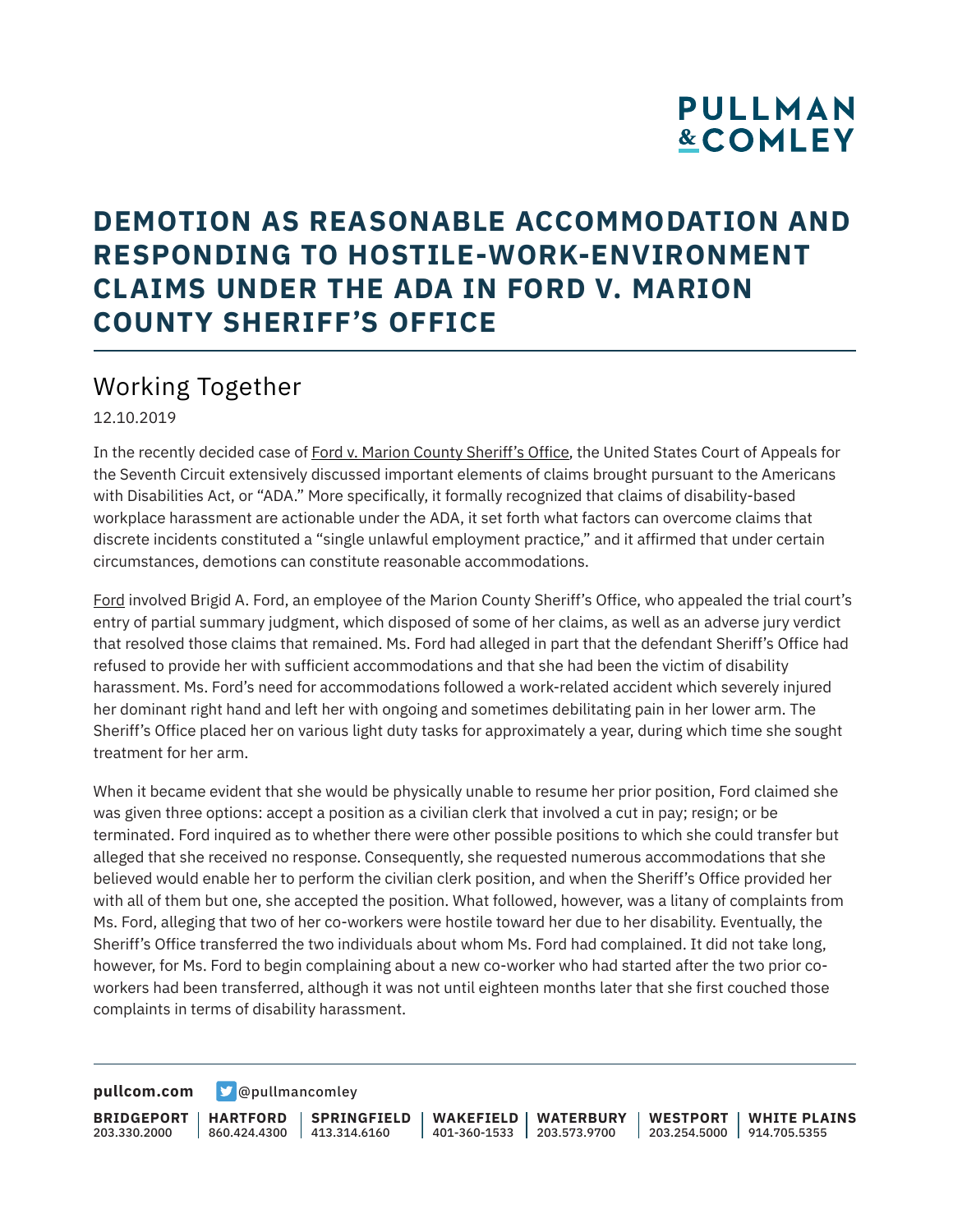# **PULLMAN &COMLEY**

### DEMOTION AS REASONABLE ACCOMMODATION AND RESPONDING TO HOSTILE-WORK-ENVIRONMENT CLAIMS UNDER THE ADA IN FORD V. MARION COUNTY SHERIFF'S OFFICE

In affirming the trial court, the Seventh Circuit initially noted that while its prior decisions had "assumed" that hostile work environment claims existed under the ADA, at some point "extended hypothetical analysis should end." Thus, it held that it was joining the Second, Fourth, Fifth, Eighth, and Tenth Circuit Courts of Appeal in formally recognizing "that a plaintiff may assert a claim for an illegal hostile work environment on the basis of disability under the [ADA]." The court adopted the Second Circuit's March 6, 2019 decision in Fox v. Costco Wholesale Corp., specifically that court's reasoning that as Congress used language from Title VII – which prohibits race and gender discrimination in the workplace – to write the ADA, and as Title VII recognizes hostile work environment claims, they also were actionable under the ADA.

The Seventh Circuit then considered the trial court's severance of Ford's disability harassment claims against her original two co-workers from the ones she would, eighteen months later, make against her new coworker. The importance of this severance is that without it, conduct that might otherwise be time-barred could be deemed part of a "single unlawful employment practice" and thus still be actionable. Although the appellate court disagreed with the trial court's basis for severing the claims – namely that different coworkers were involved – it nonetheless affirmed the lower court's ultimate finding in favor of the Sheriff's Office.

In doing so, the Seventh Circuit cited other factors that bifurcated what might otherwise have been treated as an ongoing, indivisible hostile-work-environment claim. These factors were: "a substantial passage of time" between the initial and the subsequent incidents of alleged harassment; a change in the employee's supervisors, there having been in this case three successive supervisors; and "an intervening remedial action by the employer," specifically the transfer of the plaintiff's original two co-workers. This latter factor was perhaps the most critical, the Seventh Circuit writing that "'prompt and appropriate corrective action reasonably likely to prevent the harassment from recurring' defeats employer liability for co-worker harassment."

The court then turned to – and rejected -- Ms. Ford's claim that being offered what was essentially a demotion violated the ADA's requirement that employers reasonably accommodate disabled employees. The Seventh Circuit acknowledged that employers are required to "first consider lateral moves to positions that are regarded as equivalent," that are (or soon will be) vacant when the employee requests accommodation, and that the employee can perform with or without reasonable accommodations. It noted, however, that Ms. Ford failed to adduce any evidence that such vacancies existed. Thus, in the absence of such positions, the court held that a "demotion can be a reasonable accommodation."

As discussed in Ford, when faced with complaints of disability harassment, employers must investigate and, if such conduct has occurred, promptly implement corrective action. Doing so is not only legally required, but should subsequent conduct be alleged, the employer's effective response to the initial incidents might